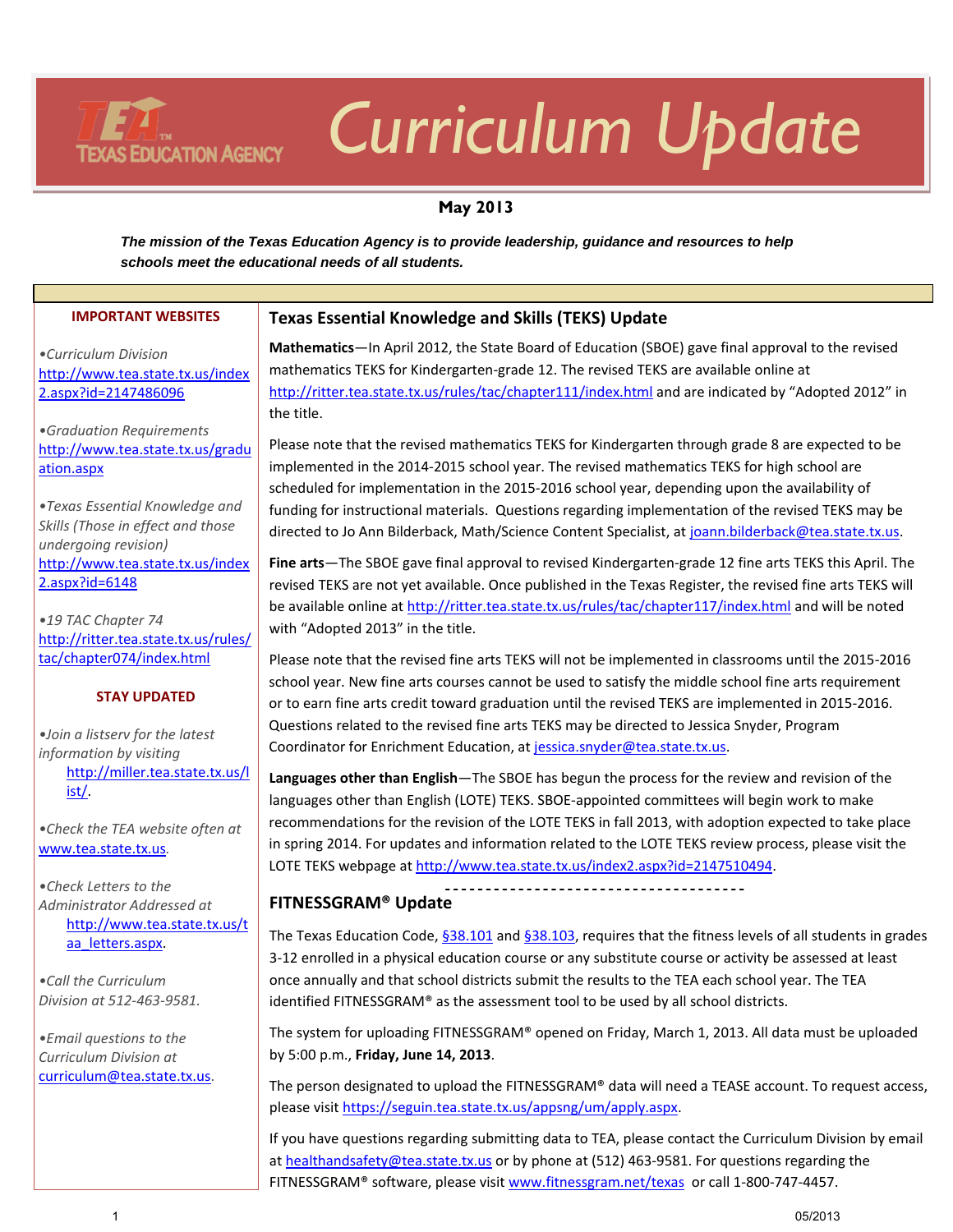# **Food Allergy and Anaphylaxis Guidance**

Senate Bill 27, 82<sup>nd</sup> Texas Legislature, 2011, amended Chapter 38 of the Texas Education Code by adding Section [§38.0151.](http://www.statutes.legis.state.tx.us/Docs/ED/htm/ED.38.htm#38.0151) This section requires the Board of Trustees of each school district and the governing body or appropriate officer of each open-enrollment charter school to adopt and administer a policy for the care of students with a diagnosed food allergy at risk for anaphylaxis. The policy must be based on guidelines developed by the commissioner of state health services in consultation with the ad hoc committee appointed by the commissioner of state health services.

The statute also requires the TEA to post the guidelines developed by the commissioner of state health services. To access the Guidelines for the Care of Students with Food Allergies At-Risk for Anaphylaxis, please visit http://www.tea.state.tx.us/special needs.html and click on Anaphylaxis (Food Allergies).

For additional assistance, please contact the Curriculum Division by email a[t healthandsafety@tea.state.tx.us](mailto:healthandsafety@tea.state.tx.us) or by phone at (512) 463-9581.

# **Important Dates**

|                        | March 1 - June 14, 2013 FITNESSGRAM® Reporting Window |
|------------------------|-------------------------------------------------------|
| April 8 - May 17, 2013 | Spring MSTAR Universal Screener<br>Window             |
| July 17 - 19, 2013     | State Board of Education Meeting                      |

# **STUDENTS WITH DYSLEXIA TECHNOLOGY INTEGRATION FOR**

# **NEW! Online Tool to Assist in Integrating Technology for Students with Dyslexia**

A new interactive online tool to assist Texas teachers of **all** grades and courses in integrating technology to accommodate instruction for students with dyslexia is now available free of charge. Details about the tool were made available through Texas Education Agency (TEA) Correspondence dated Monday, May 13, 2013, and posted on the TEA Correspondence page: <http://www.tea.state.tx.us/index4.aspx?id=25769804880> The tool is organized into three sections:

- Section One: An **overview of the benefits** of integrating technology into the classroom to help accommodate students with dyslexia, including research to support the plan
- Section Two: A **list with descriptions of classroom technologies** that are useful and practical in assisting public schools in accommodating students with dyslexia, considering budget constraints of school districts
- Section Three: A **methodology for providing the technologies** to students with dyslexia

Access to the online tool [Technology Integration For Students](http://www.region10.org/dyslexia/techplan/)  [With Dyslexia](http://www.region10.org/dyslexia/techplan/) is available through the [state dyslexia support site](http://www.region10.org/dyslexia/) at Region 10 Education Service Center (ESC) or through the following link: [http://www.region10.org/dyslexia/techplan/.](http://www.region10.org/dyslexia/techplan/) Districts and charter schools wishing to obtain additional information about the online tool or to schedule training should contact the dyslexia support specialist at any of the 20 regional ESCs.



# **Texas Performance Standards Project (TPSP) Update**

The Texas Performance Standards Project (TPSP) provides a series of TEKS-based performance tasks and assessments designed to meet the requirements of the *Texas State Plan for the Education of Gifted/Talented (G/T) Students*. The TPSP was created for Texas public school districts or charter schools to improve the rigor and relevance of their advanced academic instruction. Although the interdisciplinary units, or tasks, are designed for G/T students, they can be differentiated for use with all students.

The TEA is pleased to announce the addition of 19 new TPSP tasks. The TPSP now offers over 50 tasks from Kindergarten through high school in multiple content areas to meet student interests. Each task is aligned with the Texas Essential Knowledge and Skills (TEKS) and College and Career Readiness Standards and is fully developed and ready to implement. Visit the TPSP website a[t www.texaspsp.org](http://www.texaspsp.org/) to view the tasks and to learn more about the TPSP. For questions related to TPSP, contact Monica Brewer, Statewide Coordinator for Gifted/Talented Education, by email at

[monica.brewer@tea.state.tx.us](mailto:monica.brewer@tea.state.tx.us) or by telephone at (512) 463-9581.

# **News from the Instructional Materials and Educational Technology (IMET) Division**

Instructional materials for science, grades K-12; science (Spanish), grades K-5; math, grades K-8; math (Spanish), grades K-5; and technology applications, grades K-12 are currently being reviewed by educators and community members across the state. The state review panels are charged with evaluating instructional materials to determine coverage of the TEKS and identify factual errors.

The adoption of materials under Proclamation 2014 is scheduled to occur in November of 2013, and the materials are scheduled to be available for use beginning in the 2014-2015 school year. More information is available on the **TEA website**.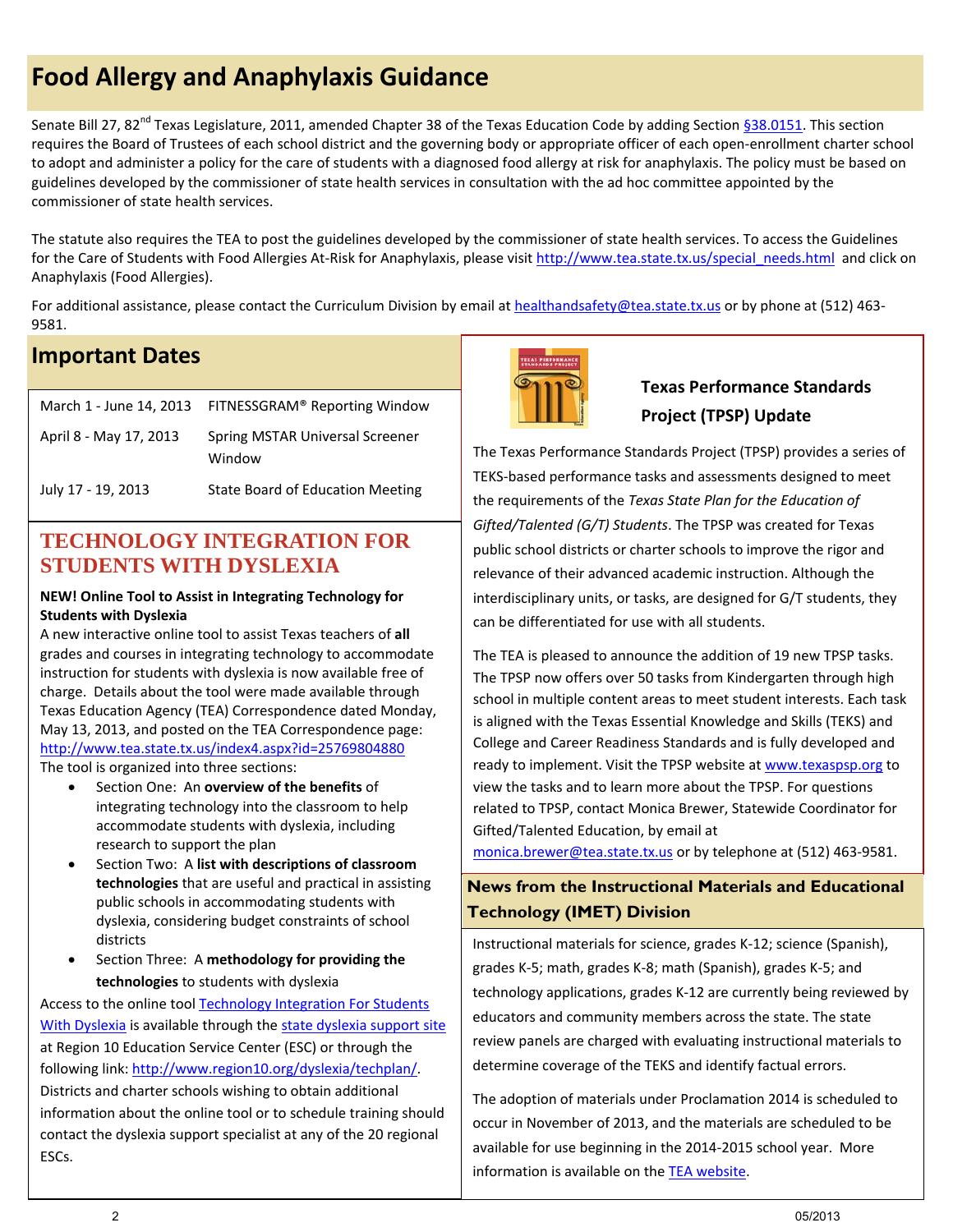# **MSTAR**



# **MSTAR Universal Screener**

The purpose of the Middle-School Students in Texas Algebra Ready (MSTAR) Universal Screener is to help teachers answer two important questions within the Response to Intervention (RtI) process:

(1) Are students on-track or at-risk for meeting expectations in algebra and algebra-readiness?

(2) What is the degree of intensity of instructional supports or supplemental interventions needed for students who are at-risk for not meeting curricular expectations in algebra?

Results can help teachers identify students who are in need of additional instructional support in their development of knowledge and skills that relate directly to algebra readiness.

Access the MSTAR Universal Screener through one of three ways:

- Go t[o http://projectsharetexas.org,](http://projectsharetexas.org/) log in to Project Share in the upper right corner, and enter MSTAR through the gadget on the My Portal page in Epsilen.
- Go to http://projectsharetexas.org, click the down arrow on the green "Where would you like to go?" bar, and log in to the MSTAR application.
- Go to http://mstar.epsilen.com and log in to the MSTAR application.

The 2013 - 2014 MSTAR Universal Screener administration windows will be announced soon.

# **MSTAR Diagnostic**

After the MSTAR Universal Screener is administered and at-risk students identified, the MSTAR Diagnostic for grades 5-8 will be the next step for RtI implementation for algebra readiness. This tool is scheduled to be available in fall 2013.

# **ESTAR Universal Screener**

The goal of Elementary Students in Texas Algebra Ready (ESTAR) Universal Screener, an initiative within the Texas Algebra Ready (TXAR) framework, is to support elementary students in the state of Texas to achieve a high level of preparedness in mathematics. The ESTAR Universal Screener is designed to identify students in grades 2 - 4 who may need additional support in becoming algebra-ready. This tool is scheduled to be available in fall 2013.

For more information, training, or assistance related to the MSTAR Universal Screener, MSTAR Diagnostic and/or ESTAR Universal Screener, please contact your regional education service center or [universalscreener@region10.org.](mailto:universalscreener@region10.org)



# **Fall 2013 Registration Open for TxVSN Online Courses**

Enrollment for online courses offered through the Texas Virtual School Network (TxVSN) statewide course catalog is open for fall 2013. The TxVSN is an online learning initiative administered by the Texas Education Agency under the leadership of the commissioner of education. The agency's TxVSN supplemental online course catalog provides quality, TEKS-based, teacher-led, interactive online courses for Texas students. The TxVSN offers a wide range of high school and Advanced Placement (AP) courses as well as dual credit courses. The TxVSN can help your school serve students who are in need of courses that aren't available locally or who need the schedule flexibility or individualized instruction possible through online learning. Additional course offerings continue to be added to the catalog. For more information, visit the TxVSN website a[t www.txvsn.org/portal/.](http://www.txvsn.org/portal/) For additional assistance or to arrange a webinar or training opportunity for your school or region about offering TxVSN courses, contact the TxVSN Help Desk at (866) 938-9876.

# **Summer 2013 Virtual Learning Scholarships for TxVSN Online Courses**

Summer 2013 will be the final opportunity for Texas Virtual School Network (TxVSN) Virtual Learning Scholarships (VLS). School districts and open-enrollment charter schools participating with the TxVSN have the opportunity to apply for TxVSN VLS for accelerated summer semester courses with an instructional start date on or before June 14, 2013. The TxVSN VLS program is designed to provide opportunities for students to enroll in TxVSN online high school level courses that meet state graduation requirements in the event that other funding is not available. Summer 2013 scholarship seats will be awarded on a first-come, first-served basis. Applications for summer 2013 VLS seats will be accepted through June 14, 2013, or until all scholarships are allocated, whichever occurs first. For more details about the TxVSN scholarship program, visit www.txvsn.org/portal/.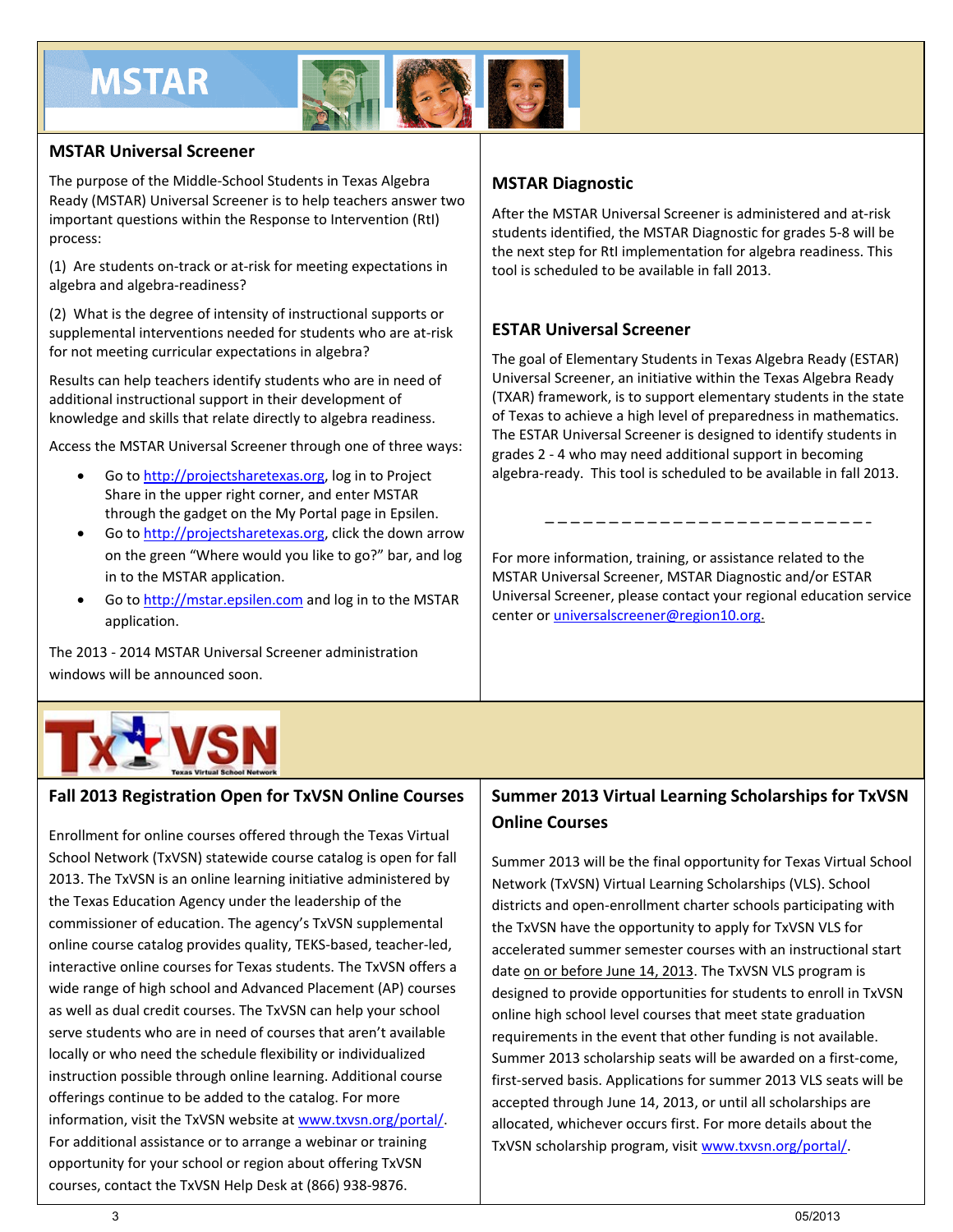Funding allocated to the Texas AP/IB Incentive Program by the 82nd Texas Legislature will enable the Texas Education Agency (TEA) to fund the following two components for the 2012-2013 school year.

# **Test Fee Subsidies**

TEA will provide a \$30 test fee subsidy for each AP or IB exam taken by eligible Texas public school students. Eligible students are those who have taken an authorized AP or IB course in the 2012-2013 school year or have been recommended by their principals to take the exam and who demonstrate financial need as determined in accordance with guidelines adopted by the State Board of Education that are consistent with the definition of financial need adopted by the College Board or the International Baccalaureate Organization. For eligible AP exams, TEA will pay the subsidies directly to the College Board. Campuses and districts should not collect this portion of AP test fees from students. For eligible IB exams, TEA will provide the subsidies to individual campuses in the form of a reimbursement.

# **2013 Teacher Training Reimbursements**

TEA will fund teacher training reimbursements of up to \$450 per eligible teacher. Teachers must complete a 24-hour or longer TEAapproved Pre-AP or AP training or an 18-hour or longer TEA-approved IB training between September 1, 2012, and August 31, 2013. The amount of the teacher training reimbursement will be dependent upon the total number of eligible applicants and the amount of funding available after the payment of exam fee subsidies. The application and additional information will be available this June at <http://www.tea.state.tx.us/index4.aspx?id=3822>.

Please note that the Texas AP/IB Incentive Program has a new website. Please visit the website at <http://www.tea.state.tx.us/index4.aspx?id=3822> for information regarding the program.

District personnel with AP/IB program responsibilities may wish to join the AP/IB Incentives listserv in order to stay informed about program requirements and the latest incentive developments. To join the listserv, visit<http://miller.tea.state.tx.us/list/> and select "AP-IB Incentives" from the drop-down menu.

<u>\_\_\_\_\_\_\_\_\_\_\_\_\_\_</u>

For further information, please contact Debbie Gonzales, program coordinator, via email at [debbie.gonzales@tea.state.tx.us](mailto:debbie.gonzales@tea.state.tx.us) or bt telephone at (512) 463-9581.





OnTRACK Lessons for secondary English, math, science, and social studies subjects are available at no cost for import and management at the local level. OnTRACK Lessons are aligned to the Texas Essential Knowledge and Skills (TEKS) of each subject and are designed to supplement classroom instruction with additional practice and extension activities. If a district elects to use the OnTRACK Lessons, copies of each online course are available for import through its education service center (ESC). ESC staff is available to provide training and support as districts implement the lessons. During the spring semester, the Texas Education Agency (TEA) updated all OnTRACK Lessons to include additional lessons focusing on TEKS that often require deeper learning and practice. In addition, TEA released OnTRACK Lessons for grade 8 math, science, and social studies.

The TEA is also in the process of adding new resources to the Project Share Gateway a[t www.projectsharetexas.org.](http://www.projectsharetexas.org/) The Gateway serves as a portal from which educators, students, and parents can access instructional resources that provide additional information, practice, and extensions to supplement classroom instruction and to support students beyond traditional school hours. This TEKS-aligned content can be used by teachers for classroom instruction, students for just-in-time tutorials, and for parents to understand what their child is expected to know and be able to do. Resources are searchable by content standards and search results offer instant access to engaging learning content designed to supplement a district's or campus's curriculum. This spring, the TEA added resources aligned to TEKS in K - 8 mathematics, 5 - 8 science, and Biology. The TEA will continue to expand Gateway resources throughout the 2013-14 school year.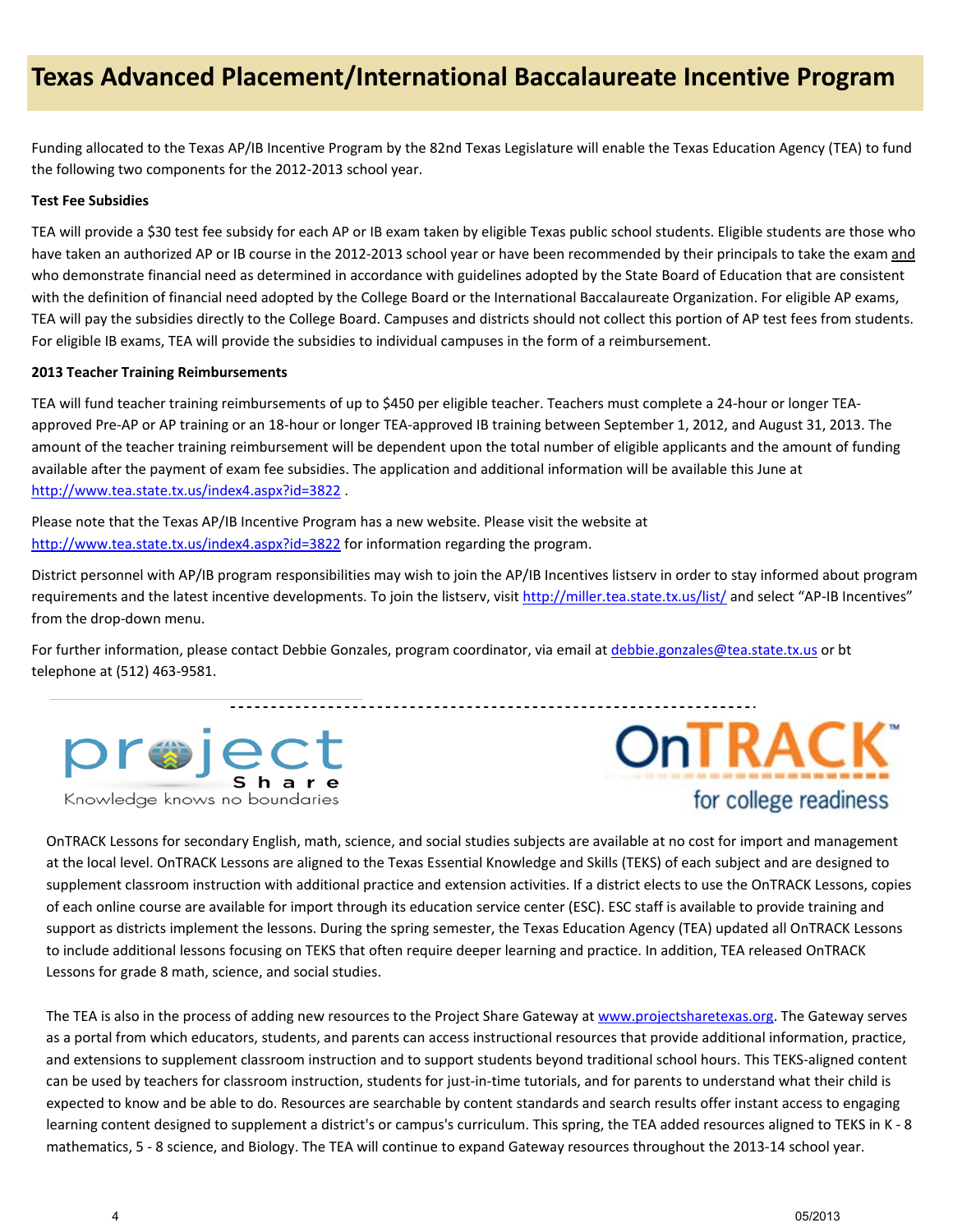# **TEA Curriculum Division**

**Staff Directory General Contact Information**

1701 N. Congress Austin, Texas 78701 Phone: 512-463-9581 Fax: 512-463-8057 curriculum@tea.state.tx.us

Monica G. Martinez - Managing Director Naomi Williams, Administrative Assistant Catherine Gonzales, Administrative Assistant

#### **Foundation Curriculum**

Kelly Callaway, Director of K-12 Foundation Education Karin Miller, Statewide ELA/R Coordinator Everly Broadway, Statewide Mathematics Coordinator

Irene Pickhardt, Statewide Science Coordinator Julie Brelsford, Statewide Social Studies Coordinator Jo Ann Bilderback, Math/Science Content Specialist

#### **Bilingual/Migrant Education**

Susie Coultress, Director of Bilingual/ESL/Title III/Migrant Education

Roberto Manzo, Program Coordinator, ELL Initiatives

Rosie Garza, Program Manager, Migrant Education

Kerry Manning, Program Manager, Migrant Education

Rose Duarte, Program Specialist

#### **Academic Standards and Services**

Shelly Ramos, Director of Academic Standards and Services

Monica Brewer, Statewide Coordinator, Gifted/Talented Education

Kate Loughrey, Statewide Coordinator, Texas Virtual School Network

Barney Fudge, Statewide Coordinator, Health and Safety

Laura Gaines, Program Coordinator

Deb Gonzales, Program Coordinator

Jessica Snyder, Program Coordinator, Enrichment Education

#### **Career and Technical Education**

Vangie Stice-Israel, State Director, Career and Technical Education

John Ellis, Statewide CTE Coordinator

Diane Salazar, Statewide CTE Coordinator

Ron Whitson, Statewide CTE Coordinator

Dale Fowler, Program Coordinator



# **Texas Students Using Curriculum Content to Ensure Sustained Success**

# **(Texas SUCCESS)**

Texas public school students in grades 3 - 8 will continue to have access all summer long to the adaptive content and support provided by Istation Reading and Think Through Math (TTM). A Texas Summer SUCCESS Toolkit has been created for educators to help get students ready for continued progress in math and reading over the summer. The Texas Summer SUCCESS Toolkit can be accessed at [http://texassuccess.org.](http://texassuccess.org/) Here is a brief outline of what is included:

- How to prepare students
- How Istation Reading and TTM can be used during summer school
- How to get the word out to parents and the community
- How to get assistance

### **Important recommendations for educators:**

Prepare your students to be successful with Texas Summer SUCCESS.

*(Details on ways to accomplish these goals are included in the Texas Summer SUCCESS Toolkit.)*

### **Istation tips:**

- Ensure that all grade 3 8 students have accounts.
- Ensure that all students access their accounts before the school year ends. (This is critical to ensure that the curriculum presented to students is at the appropriate level; regularly scheduled assessments will not be delivered over the summer.)
- Ensure that all students have and know their usernames and passwords.
- Print parent letters and/or log-in cards to send home.

### **Think Through Math tips:**

- Ensure that all grade 3 8 students have accounts created.
- Ensure that all students have and know their usernames and passwords.
- Print parent letters and/or start cards to send home.

Note: During the summer, TTM will automatically assign a new content pathway to students who finish the lessons in their currently assigned pathway.

### **Summer Challenge**

Think Through Math will hold a summer contest called "Texas Math Everybody's Doing It." Students statewide will be competing in different divisions to see which districts will be named the summer state champions. TTM will recognize the top districts and students in the state, with T-shirts, an awards luncheon, and other prizes. Information on the contest can be found by going to [www.ttmtexas.com/texasmath.](http://www.ttmtexas.com/texasmath)

For answers to questions or support and assistance, contact the ESC-20 Support Center for Texas SUCCESS at [http://texassuccess.org,](http://texassuccess.org/) [help@texassuccess.org](mailto:help@texassuccess.org) or 877-315-4918.

# **CTE Note**

TEA has posted a resource titled "Myths and Facts - Student Industry Certification and [Licensure"](http://www.tea.state.tx.us/WorkArea/linkit.aspx?LinkIdentifier=id&ItemID=25769804833&libID=25769804833) on the TEA CTE web page. This resource clarifies some common misperceptions about student industry certification and licensure, and about the certification and licensure list in the PER.